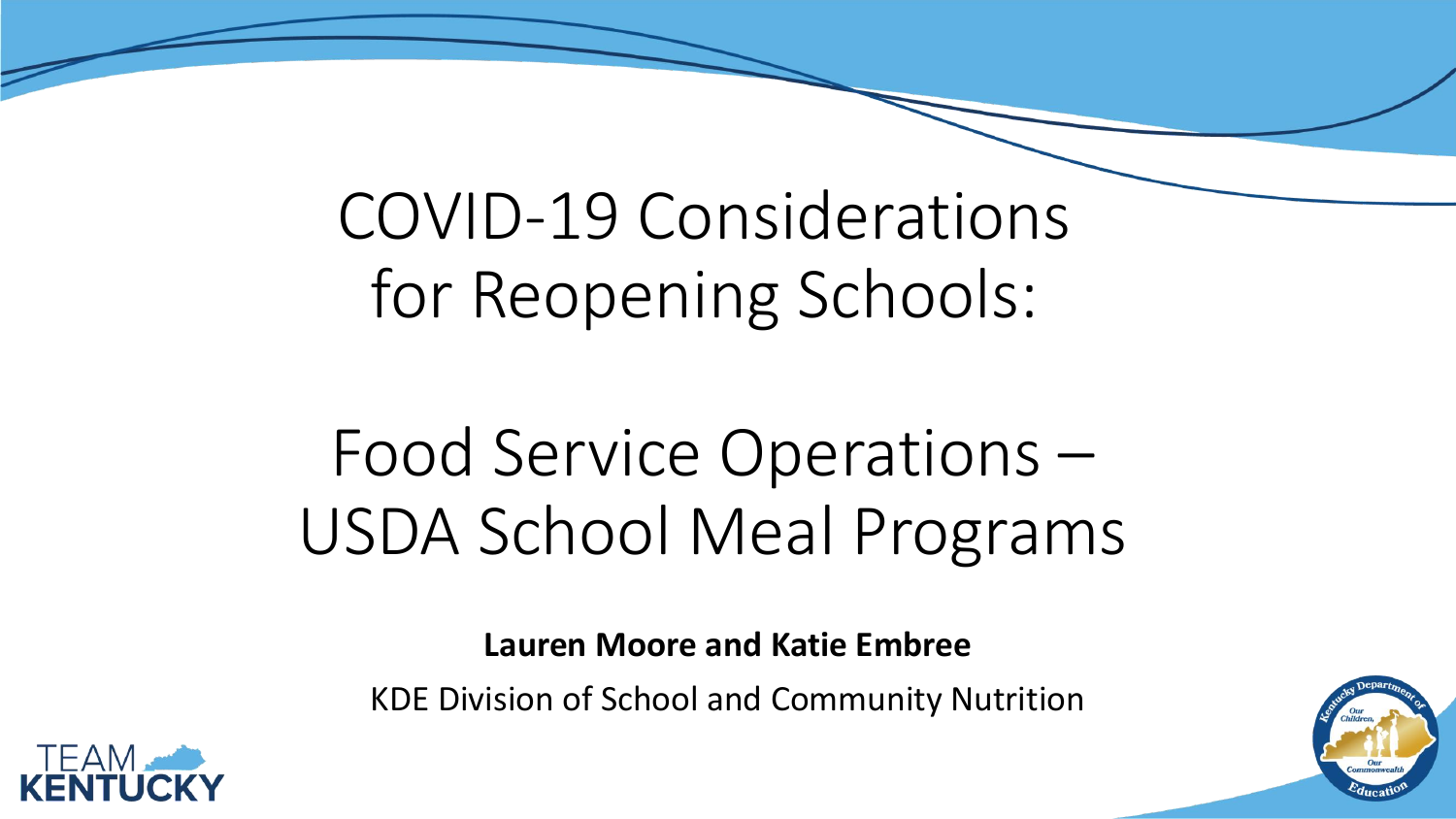#### Child Nutrition Program Initiatives

Food service staff have provided support for meals through:

- Pandemic Electronic Benefit Transfer program (P-EBT)
- Baylor University emergency Meals-to-You program
- Summer Food Service Program and Seamless Summer Option
- Community Eligibility Provision participation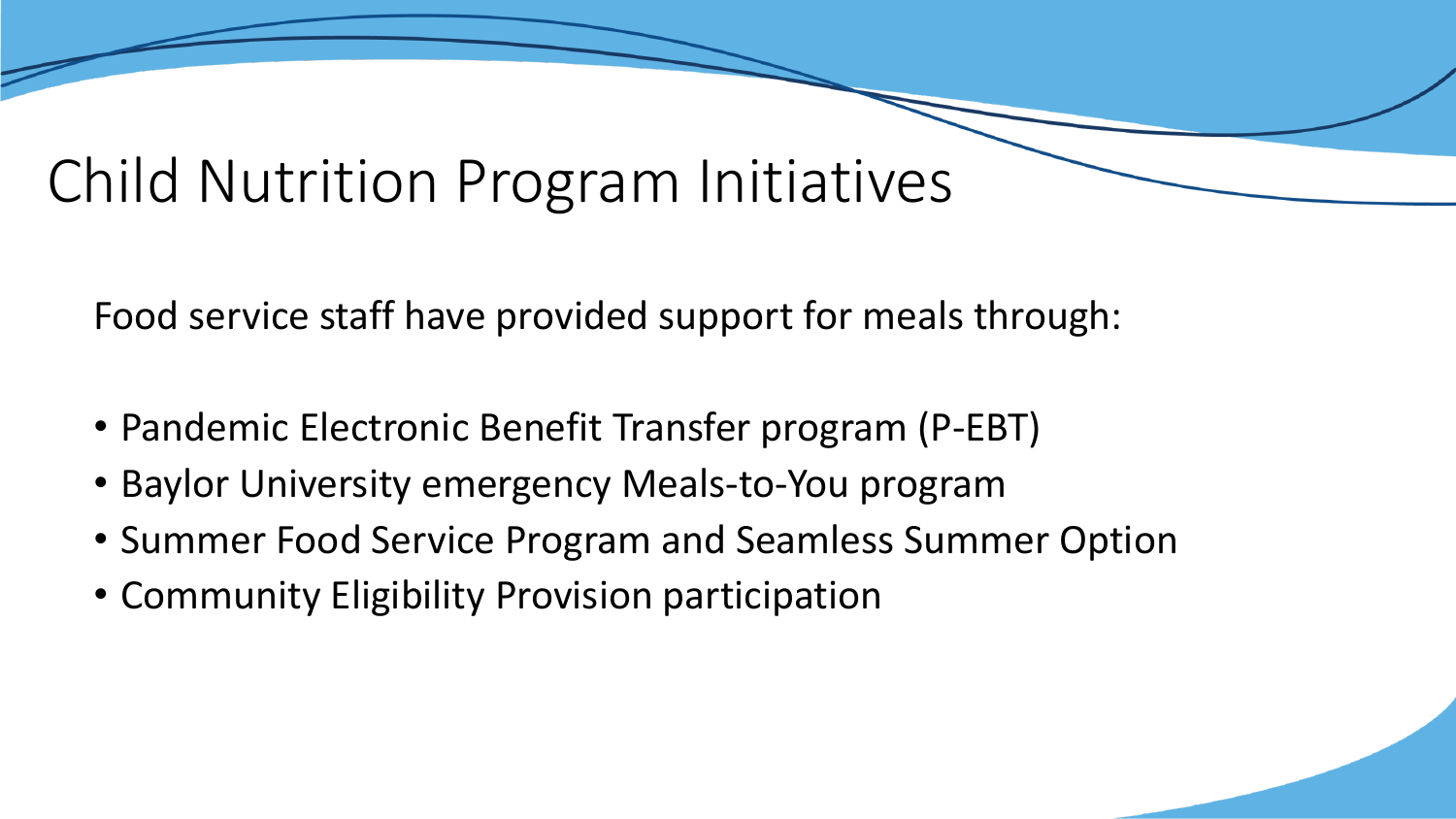## USDA Meal Program Waivers

| <b>Waiver</b>                   | <b>Waiver Expiration</b>      |
|---------------------------------|-------------------------------|
| Non-congregate feeding*         | August 31, 2020 June 30, 2021 |
| <b>Parent/guardian pick-up</b>  | August 31, 2020 June 30, 2021 |
| Meal service time               | August 31, 2020 June 30, 2021 |
| <b>Meal pattern flexibility</b> | July 31, 2020 June 30, 2021   |
| <b>Offer vs. Serve</b>          | June 30, 2021                 |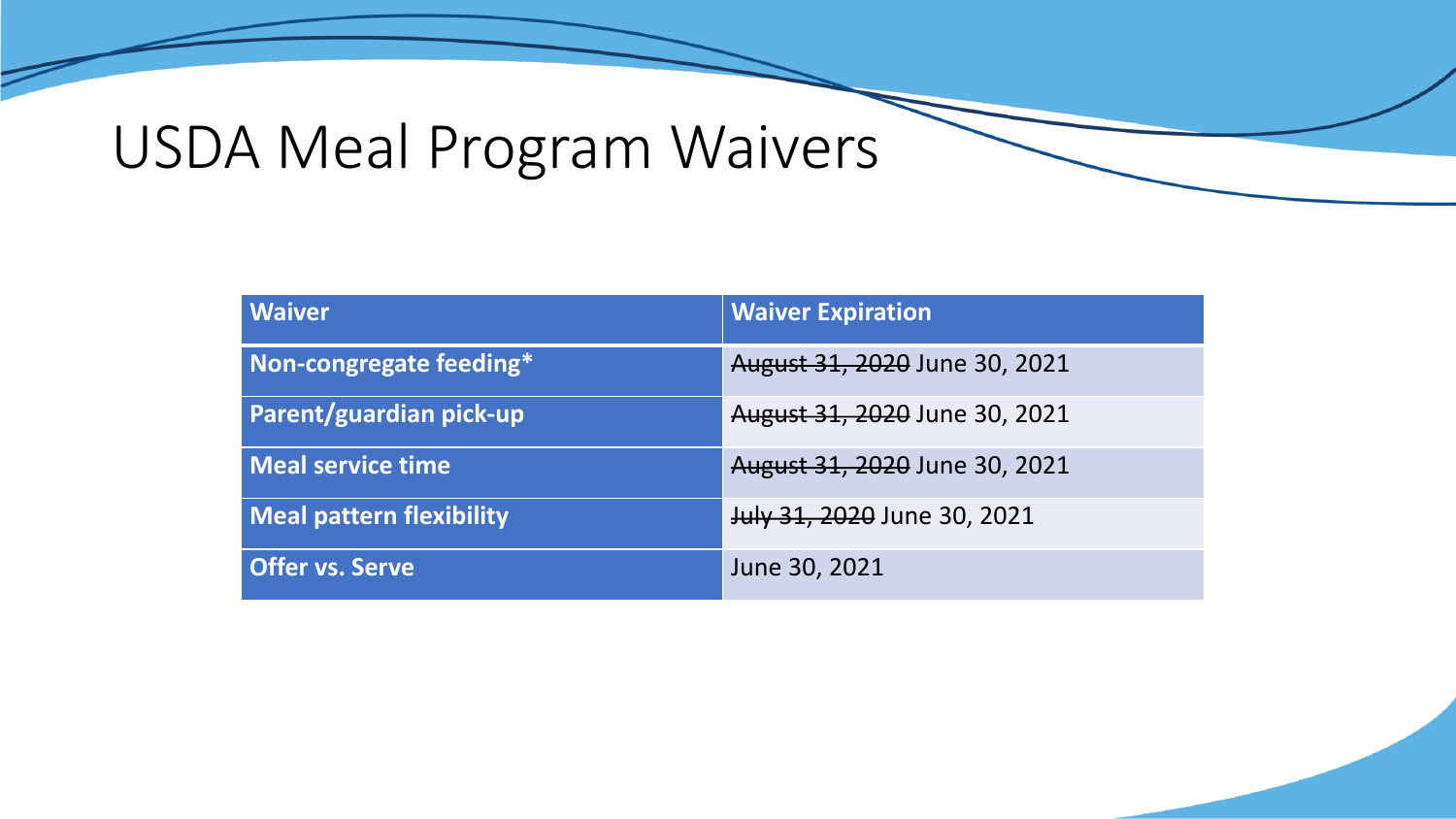## Operational Considerations for Inside of the Building

Four main areas of consideration:

- Meal Service Environment
	- Meal service methods, logistics and staffing
- Meal Pattern
	- Menu planning, accommodations for disabilities
- Food Safety Plan
	- Safe food practices and reopening of the kitchen
- Operational Support
	- Operational procedures, outreach and communication with households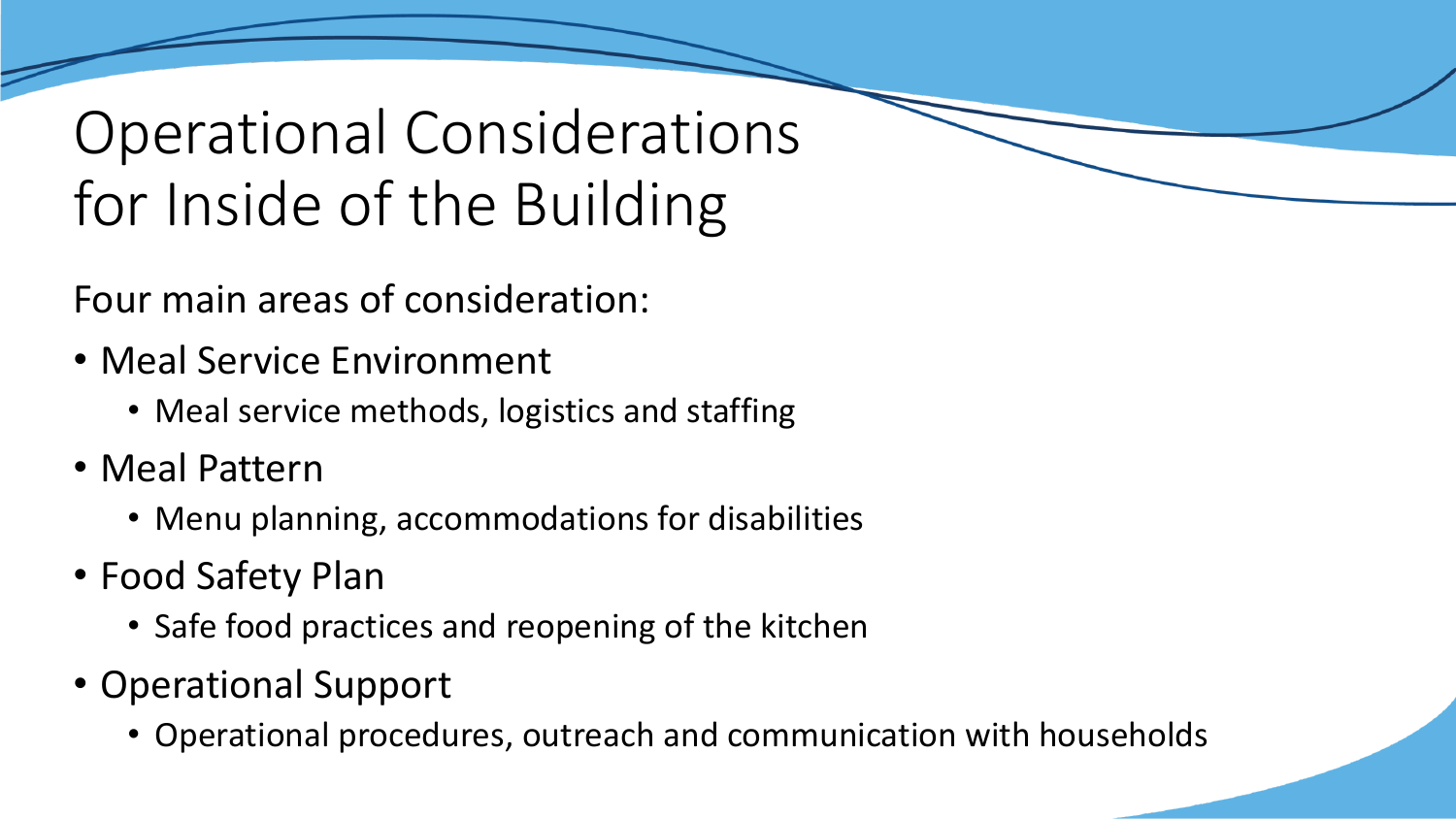#### Meal Service Environment Considerations

- Start your plan by identifying meal service locations in the building and service methods.
	- Can you serve meals in the classroom, gym or other large, open areas?
	- Can students pick up "grab and go"-type meals to help with meal delivery?
	- Can meal schedule times be adjusted to allow for cafeteria use with reduced capacity?
- During a single meal service period, multiple meal service methods may be utilized with different groups of children in the same school building.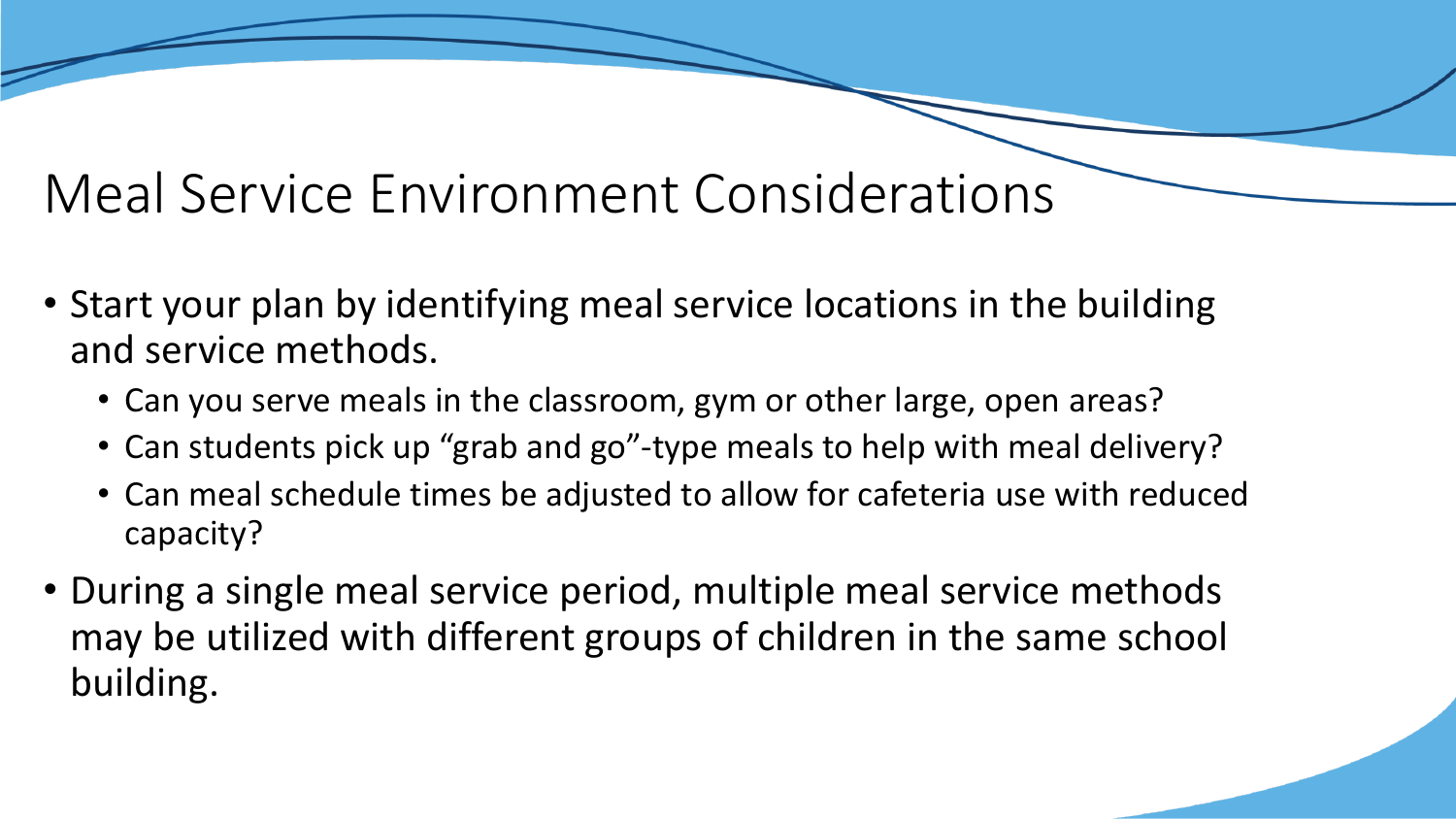## Meal Service Environment Considerations

- After locations and food delivery methods are identified, considerations should be made for the logistics of meal service.
	- Identify the equipment, supplies or resources needed for the meal service method(s) that will be utilized.
	- Stagger meal service periods so arrival and dismissal times limit the amount of contact between students in high-traffic areas.
	- Ensure there is adequate time to allow for proper sanitation between use of tables or other surfaces where multiple groups of students might consume meals.
	- Eliminate self-service stations and the sharing of any food.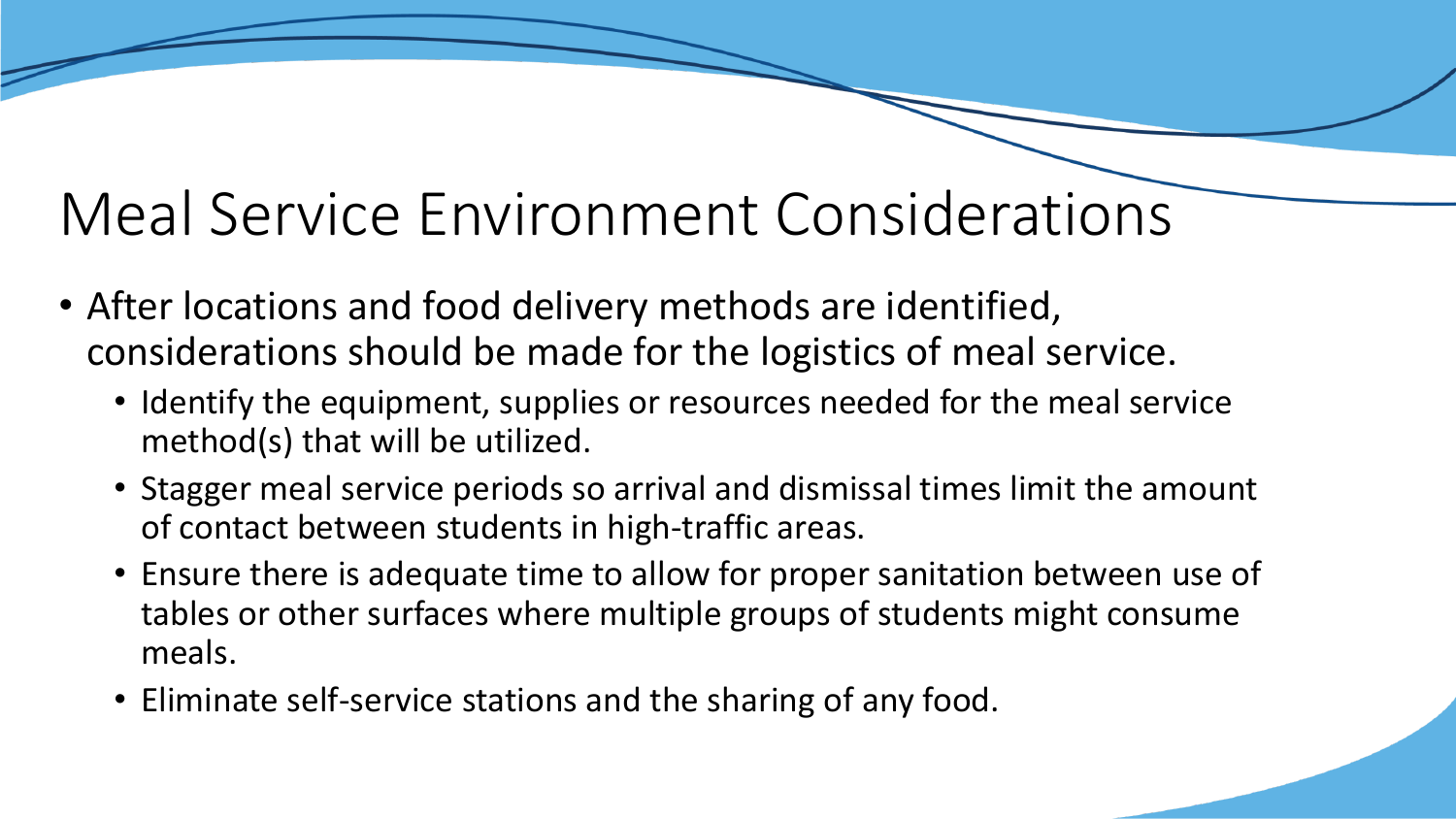## Meal Service Environment Considerations

- Food service staff must be mindful of following proper procedures to ensure student safety, as well as their own.
	- Staff will check temperatures and complete any employee health screening according district protocol upon arrival at the workplace.
	- Staff who develop symptoms during the workday shall follow the district's policy for illness.
	- Staff will wear face masks unless a medical exemption has been granted.
- Food service staff (as well as any staff member in the building) may be highly susceptible to the illness, therefore it is important to create a culture of safety among staff.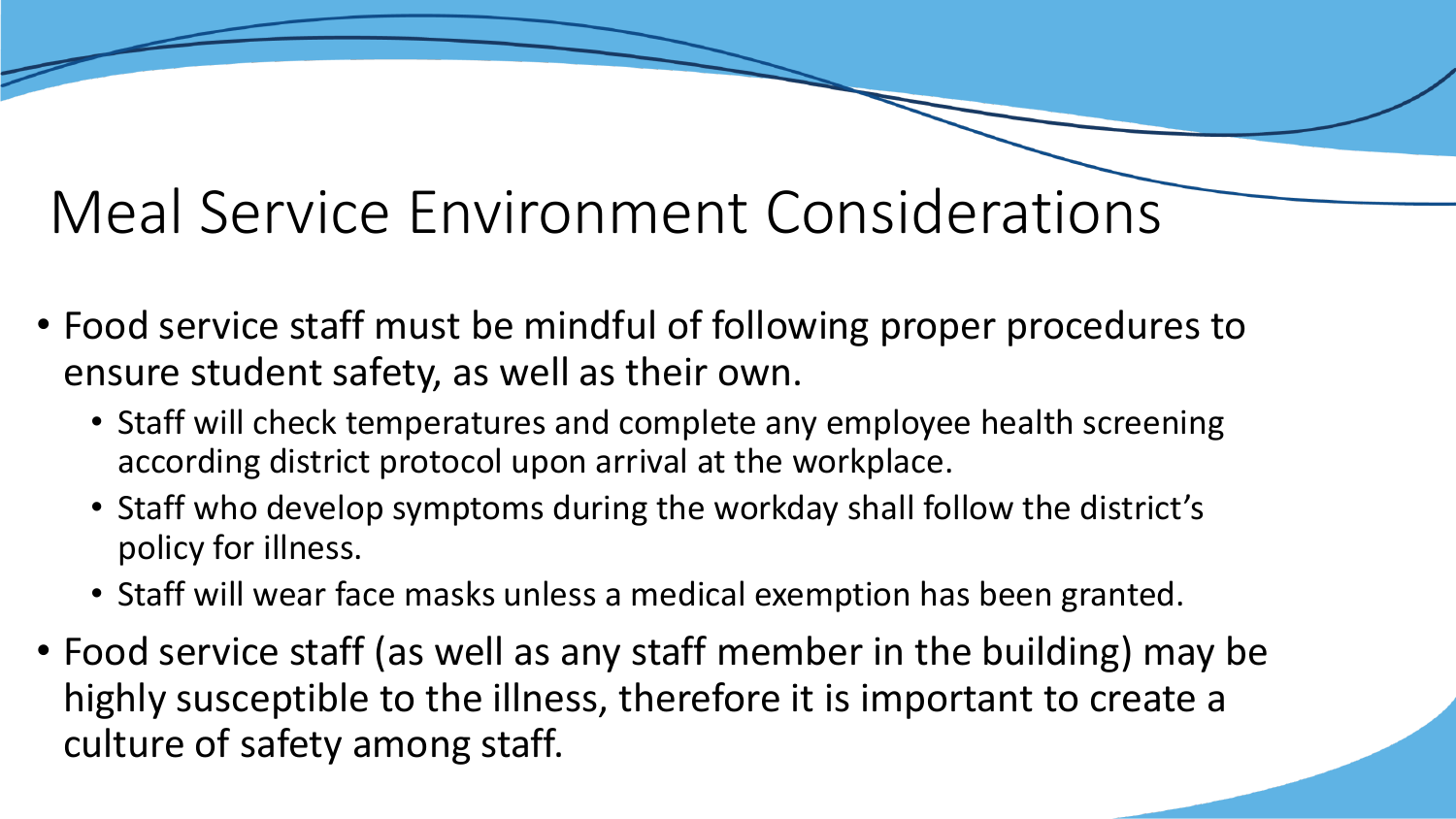#### USDA National School Lunch Meal Pattern Considerations

- All meal pattern requirements must be met to receive reimbursement for meals served.
	- Considerations should be given to the meal service methods selected and equipment that is available.
		- Is there enough hot/cold holding equipment for transporting and serving meals in alternate locations?
		- Do staff have time for prep work or is there a need to purchase food items that are less labor-intensive?
- Accommodations for Disabilities
	- Accommodations for disabilities, when supported by the proper documentation, must be provided to ensure equal access to the program.
	- Meals must be served in a manner that offers a safe environment for children with food allergies.
	- Work closely with school staff who may be involved in the service of meals to students with allergies to ensure there is clear communication on how to provide safe meals.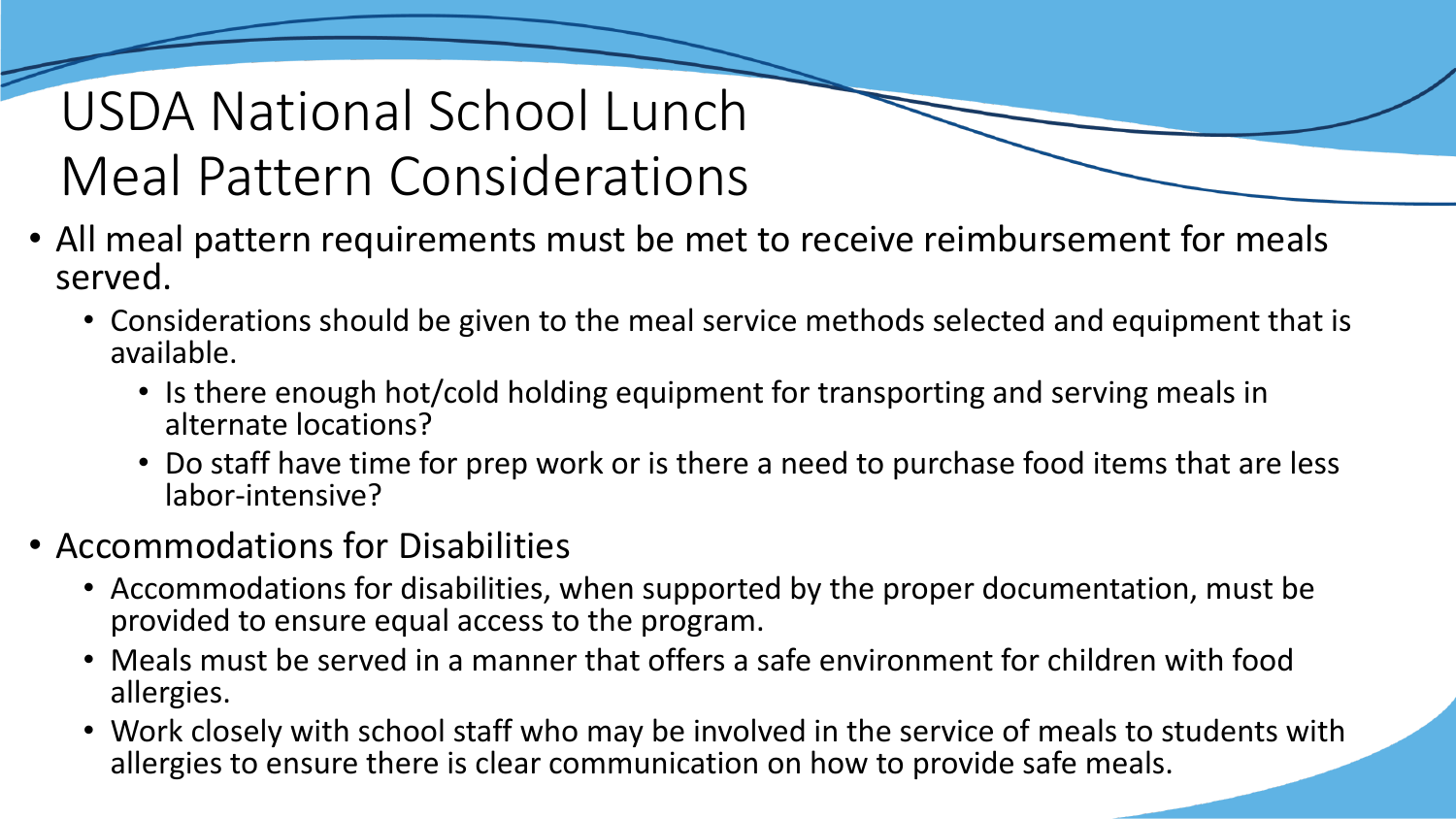#### Food Safety Considerations

- Each school and/or feeding site is required to have an individualized written food safety plan.
	- Ensure all food safety plans include standard operating procedures for any new meal service methods or newly added procedures in place due to COVID-19.
	- Ensure all food service staff, as well as anyone potentially involved in meal service, is aware of and has received training on the standard operating procedures (SOPs).
		- oAll staff must have knowledge of and training on relevant SOPs for their job, with an extra emphasis on SOPs for hand-washing, proper glove use, personal hygiene, serving safe food to students with food allergies, cleaning, sanitizing food contact surfaces and the district's food service health policy.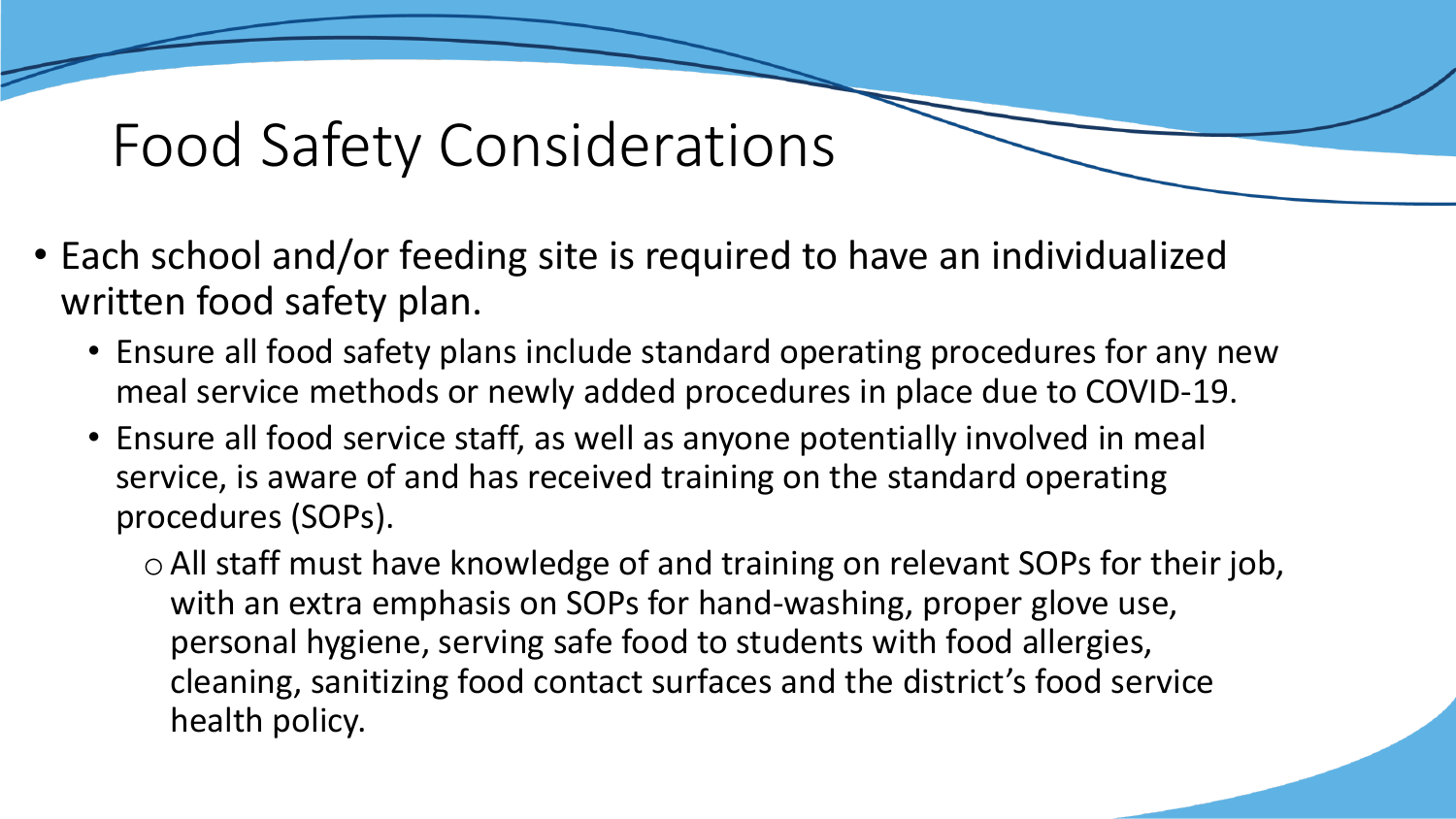#### Operational Support Considerations

Clearly written operational policies and procedures must be developed and implemented for food service.

- Food service staff must be knowledgeable about procedures.
- Coordination and communication must occur between food service staff, building administration and other building staff.
- Outreach and communication with households
	- It is imperative that students' households know and understand how to communicate and interact with the child nutrition program.
		- What methods of communication will be used? Automated call services, email, district website or social media?
		- In non-CEP schools, how will household applications be disseminated, collected and processed?
		- Will you allow vending machines, a la carte sales or visitors in the building during meal service?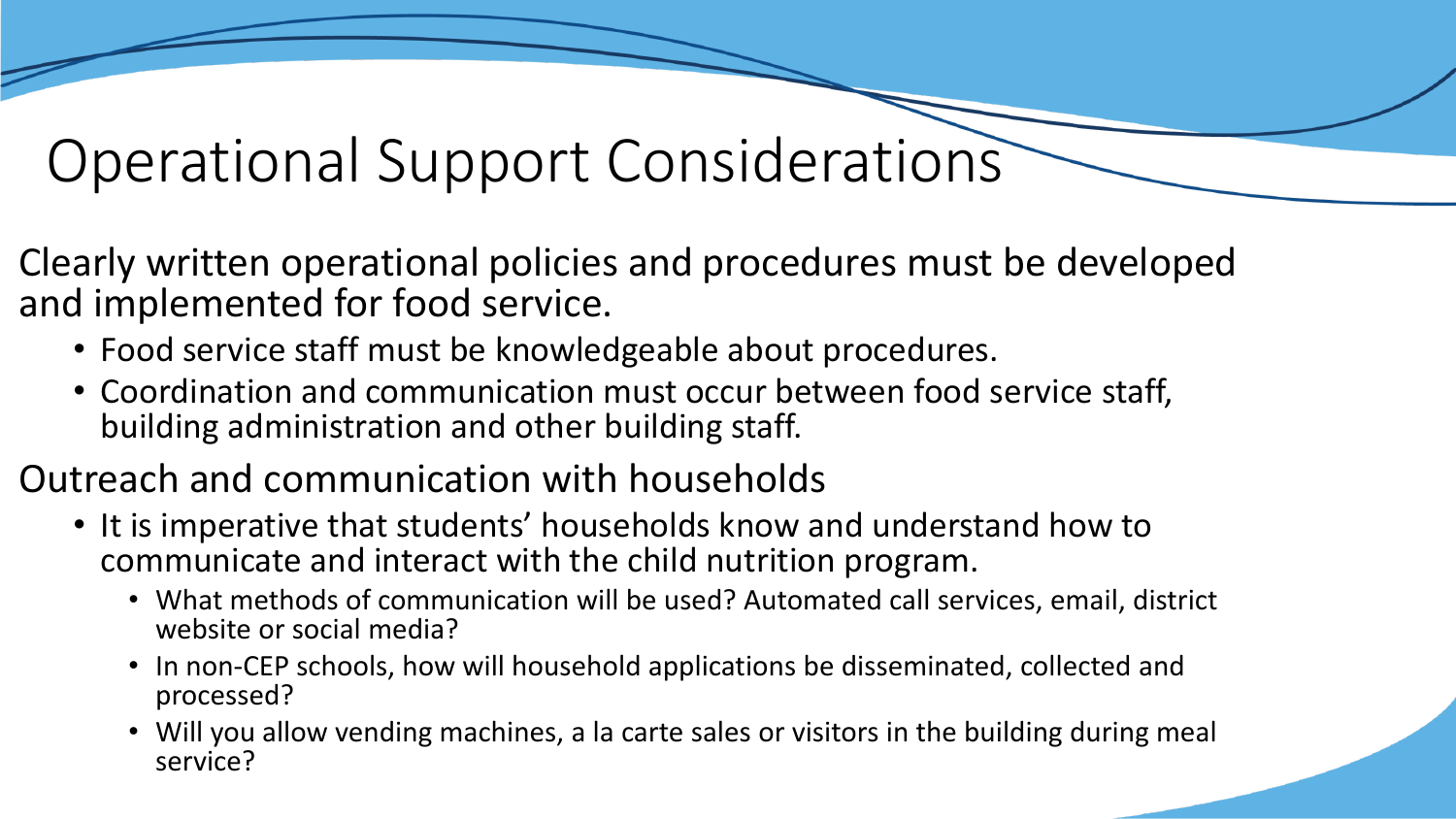

- KDE's SCN has several resources available to assist you with planning meal service operations in the school building.
	- A webinar was held for food service directors on June 25 and the recording is available.
	- During this time, dedicated SCN staff members will be ready to assist with specific questions regarding providing meal service.
		- Email for assistance: kyschoolnutrition@education.ky.gov
		- Indicate "COVID-19 Meal Service Operations Assistance Request" in the subject line.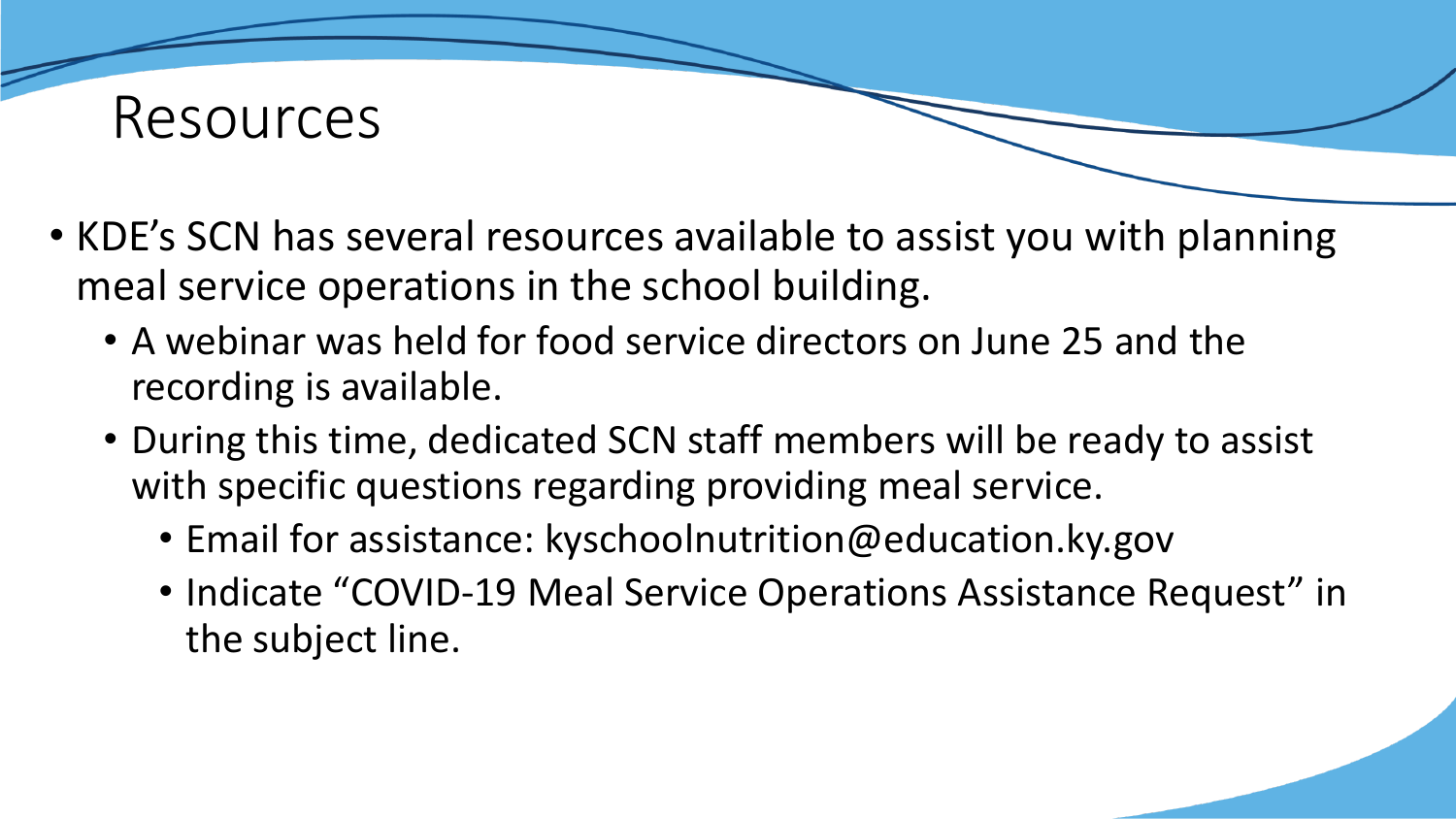# New Guidance Considerations for Reopening Schools: Pupil Transportation

Office of Finance and Operations Division of District Support Elisa Hanley and Kay Kennedy, OFO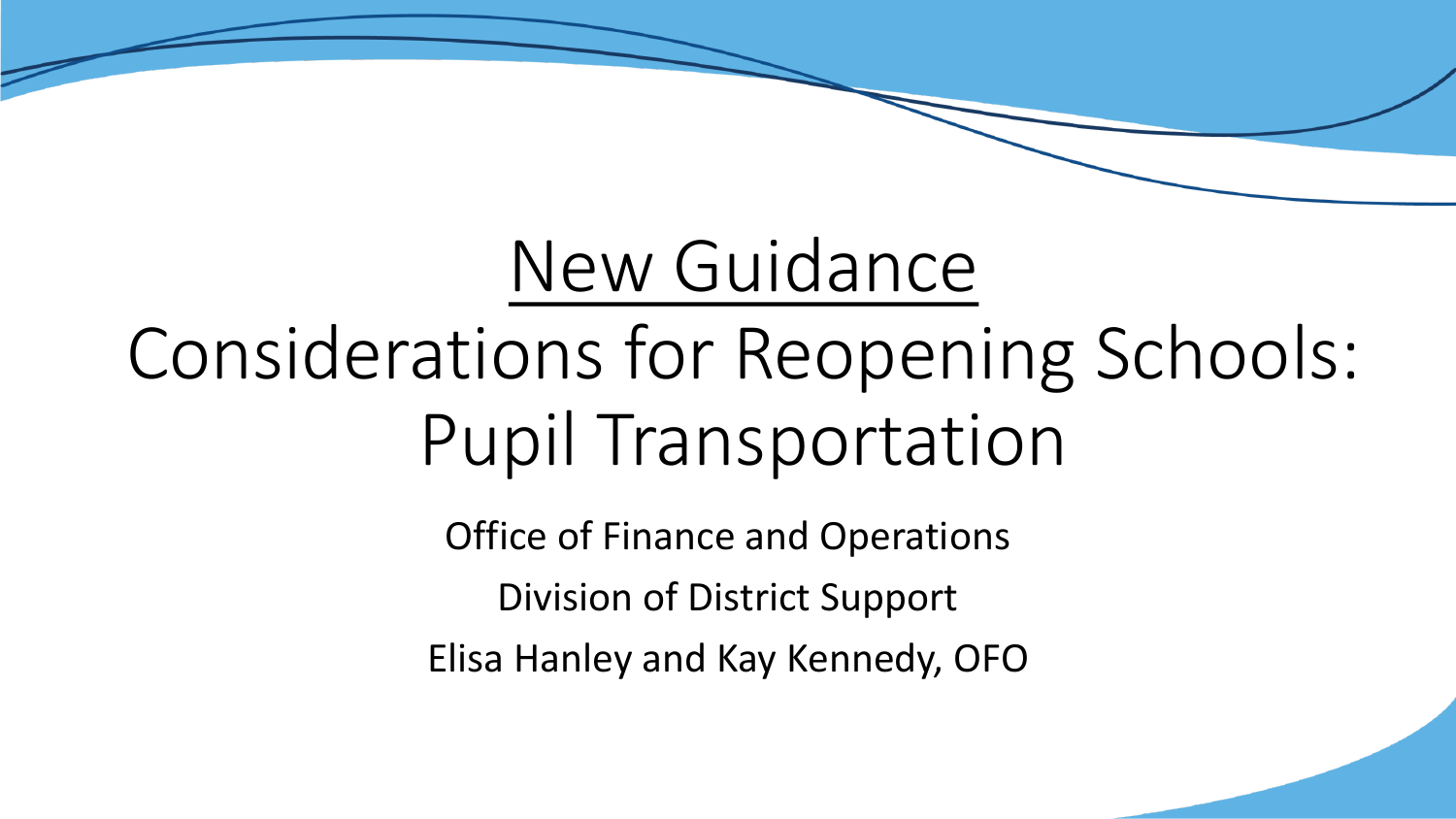Pupil Transportation Options:

- Walk
- Car riders
- Bus riders

Survey your families – adjust traffic patterns as needed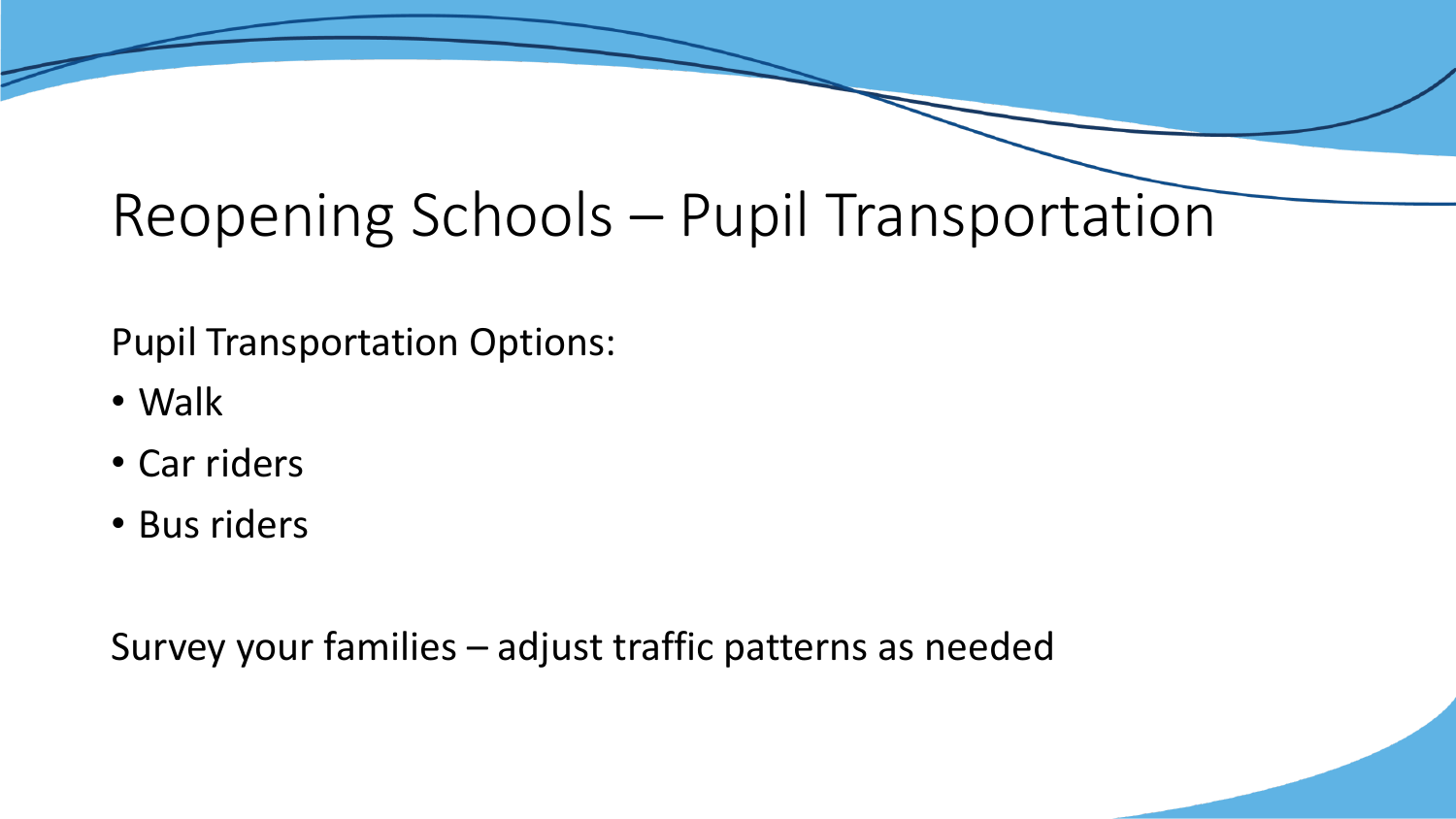Mitigation Strategies necessary to ride the bus:

- Wearing a mask
- Assigned Seating
- Temperature Screening
- Hand Sanitizer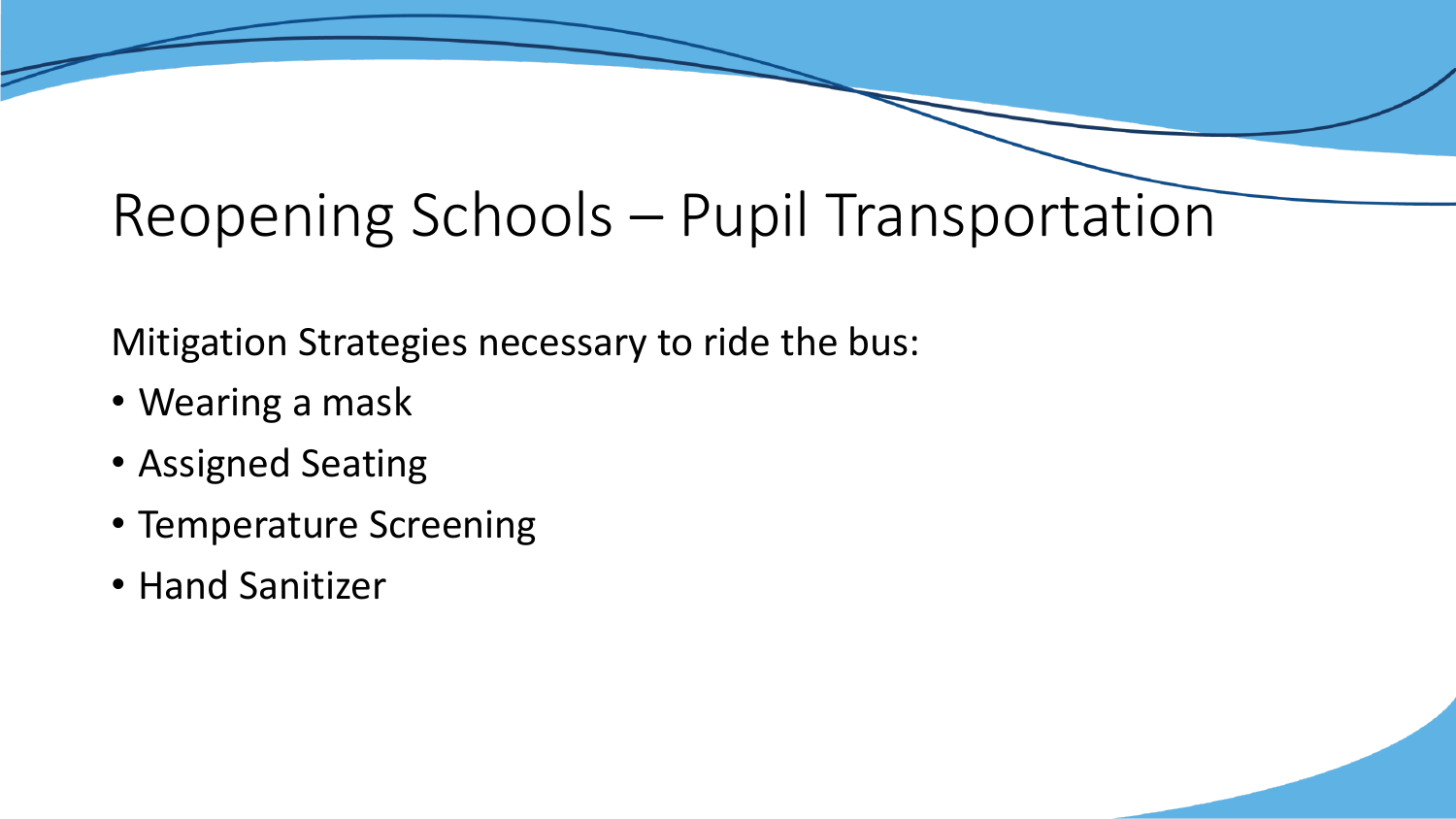Number of Students on the Bus:

- Risk Mitigation
- Capacity charts
- Ventilation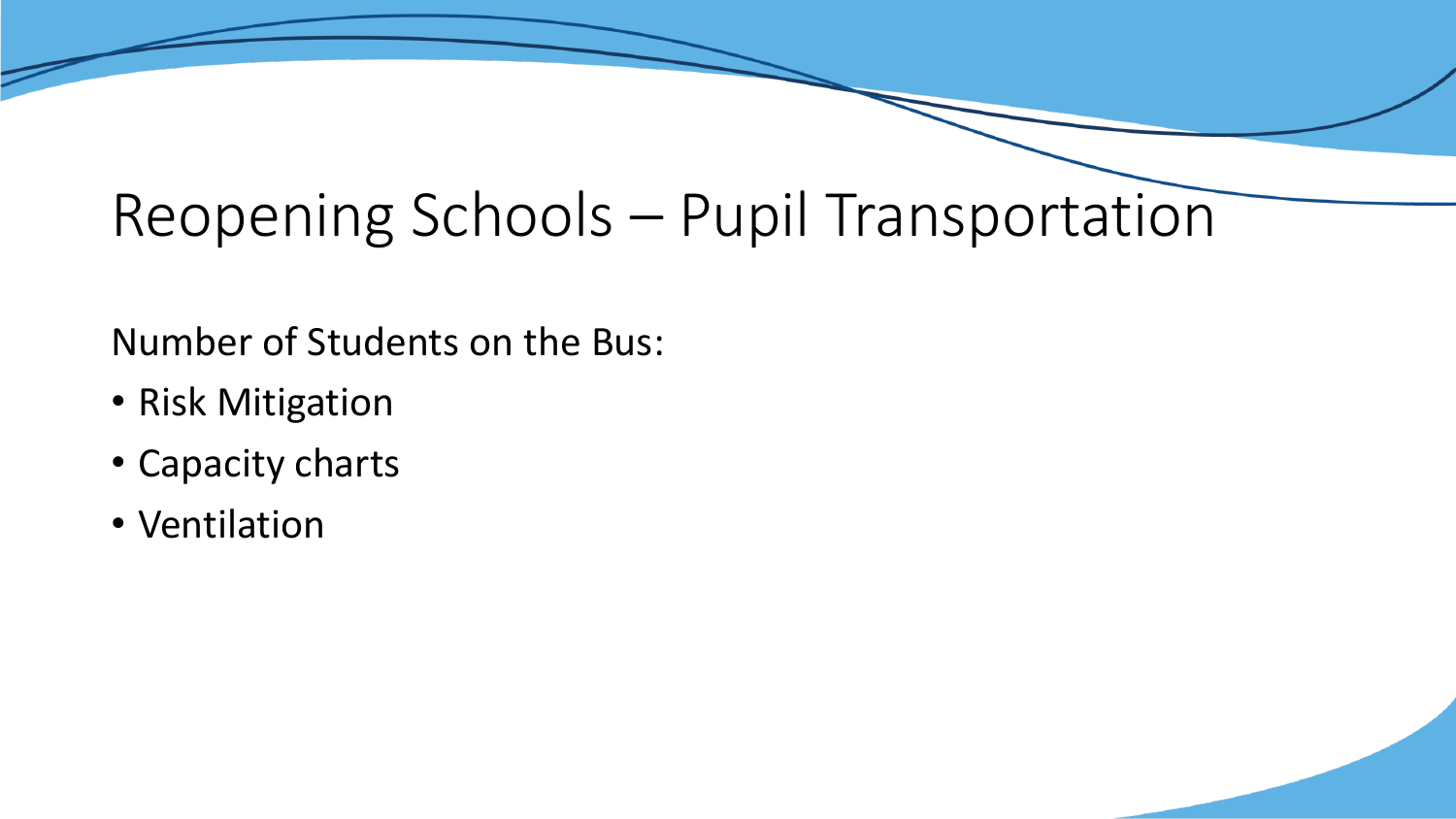Employee Health and Safety:

- Self-Assessment Health Screening
- Personal Protective Equipment
- Bus Cleaning and Disinfection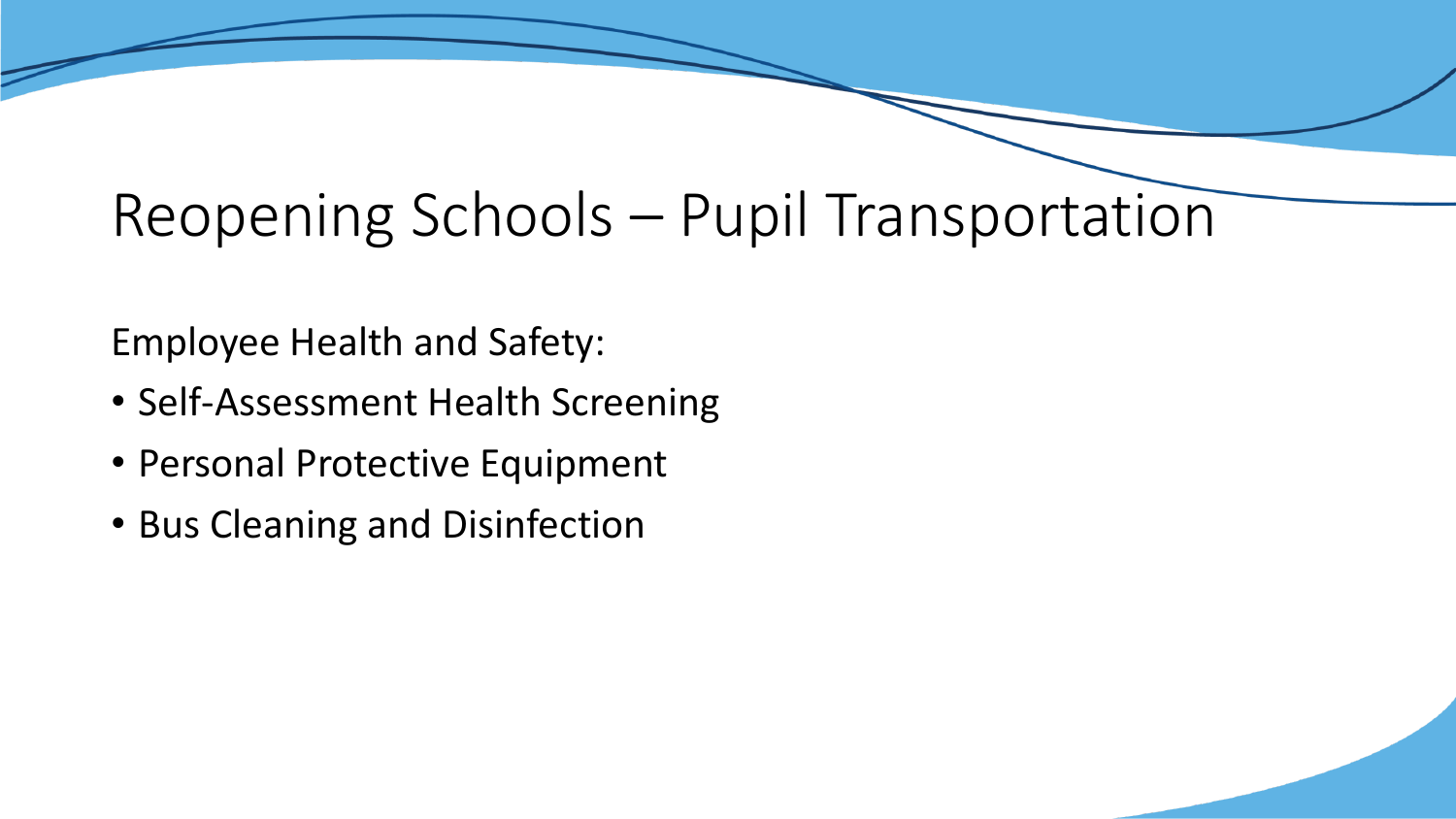# New Guidance Considerations for Reopening Schools: Facilities and Logistics

Office of Finance and Operations Division of District Support Kay Kennedy